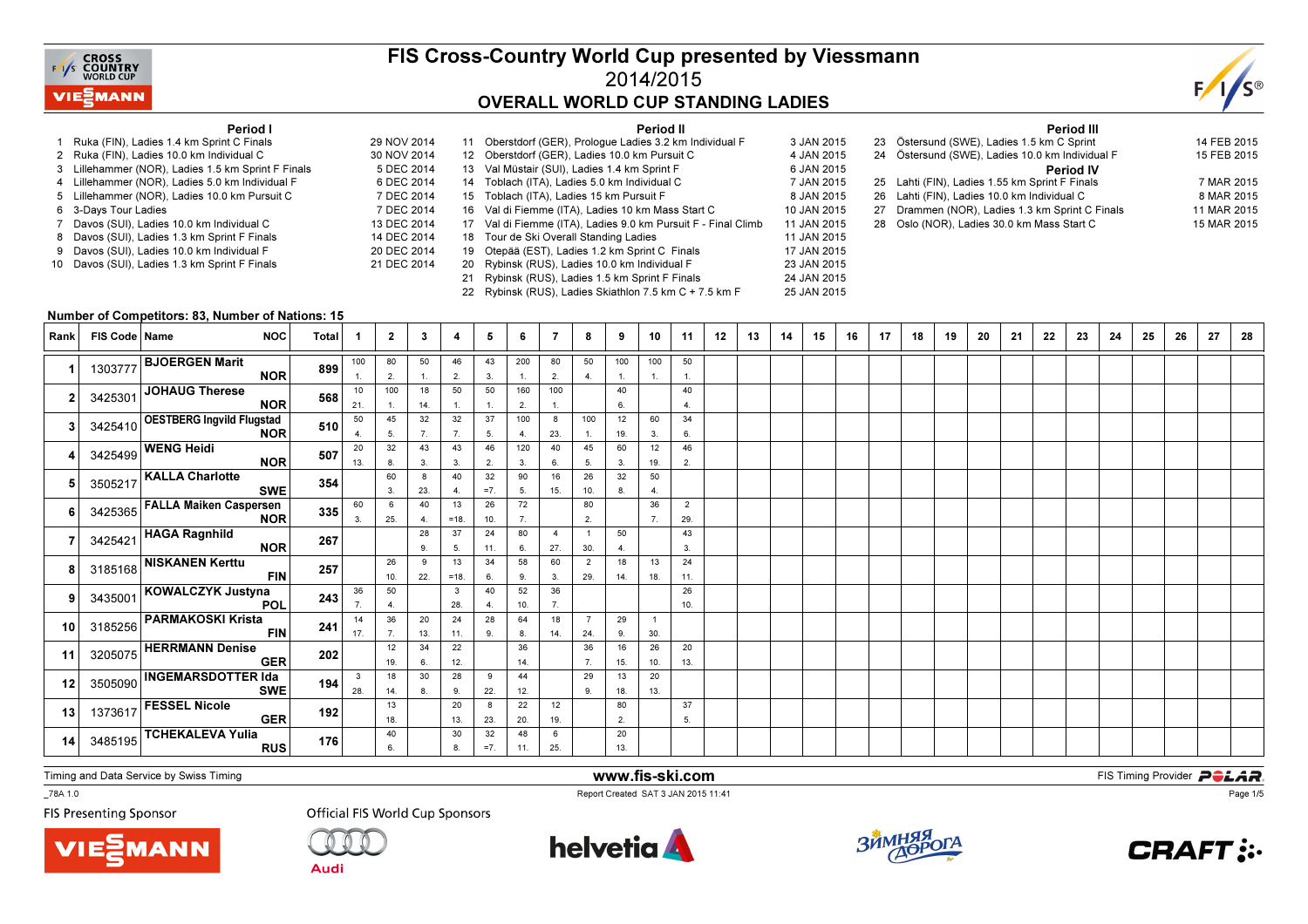**EXAMPLE CROSS**<br>
FAYS **COUNTRY**<br>
WORLD CUP VIEZMANN

# FIS Cross-Country World Cup presented by Viessmann

#### 2014/2015OVERALL WORLD CUP STANDING LADIES



| Rank | FIS Code   Name | <b>NOC</b>                              | <b>Total</b> | -1                     | $\overline{2}$        | $\mathbf{3}$        | 4                         | 5                     | 6                     | $\overline{7}$        | 8         | 9                     | 10                    | 11                        | 12 | 13 | 14 | 15 | 16 | 17 | 18 | 19 | 20 | 21 | 22 | 23 | 24 | 25 | 26 | 27 | 28 |
|------|-----------------|-----------------------------------------|--------------|------------------------|-----------------------|---------------------|---------------------------|-----------------------|-----------------------|-----------------------|-----------|-----------------------|-----------------------|---------------------------|----|----|----|----|----|----|----|----|----|----|----|----|----|----|----|----|----|
| 15   | 3505754         | <b>NILSSON Stina</b><br><b>SWE</b>      | 162          |                        |                       |                     | $=30.$                    | 13<br>18.             | 20<br>21.             |                       | 40<br>6.  |                       | 80<br>2.              | 8<br>23.                  |    |    |    |    |    |    |    |    |    |    |    |    |    |    |    |    |    |
| 16   | 3565005         | <b>VISNAR Katja</b><br><b>SLO</b>       | 159          | 80<br>2.               |                       | 37<br>5.            |                           |                       |                       |                       | 24<br>11. |                       | 18<br>14.             |                           |    |    |    |    |    |    |    |    |    |    |    |    |    |    |    |    |    |
| 17   | 3425483         | <b>HAGEN Martine Ek</b><br><b>NOR</b>   | 151          |                        |                       | 6<br>25.            | 34<br>6.                  | 11<br>20.             | 40<br>13.             | 24<br>11.             |           | 24<br>11.             |                       | 12<br>19.                 |    |    |    |    |    |    |    |    |    |    |    |    |    |    |    |    |    |
| 18   | 3425275         | <b>BRUN-LIE Celine</b><br><b>NOR</b>    | 138          | 32<br>8.               |                       | 46<br>2.            |                           |                       |                       |                       | 60<br>3.  |                       |                       |                           |    |    |    |    |    |    |    |    |    |    |    |    |    |    |    |    |    |
| 19   | 1220648         | NYSTAD Claudia<br><b>GER</b>            | 126          |                        | 8<br>23.              |                     | 14<br>17.                 | 16<br>15.             | 28<br>17.             | $\overline{7}$<br>24. |           | 45<br>5.              | 8<br>23.              |                           |    |    |    |    |    |    |    |    |    |    |    |    |    |    |    |    |    |
| 20   | 3535320         | <b>BJORNSEN Sadie</b><br><b>USA</b>     | 116          | $\overline{2}$<br>29.  | 14<br>17.             | 10<br>21.           | 11<br>20.                 | 10<br>21.             | 26<br>18.             | 9<br>22.              |           | $\overline{2}$<br>29. |                       | 32<br>7.                  |    |    |    |    |    |    |    |    |    |    |    |    |    |    |    |    |    |
| 21   | 3185114         | <b>MONONEN Laura</b><br><b>FIN</b>      | 112          |                        | 20<br>13.             |                     | 10<br>21.                 | 15<br>16.             | 24<br>19.             | 26<br>10.             |           | $\overline{1}$<br>30. |                       | 16<br>15.                 |    |    |    |    |    |    |    |    |    |    |    |    |    |    |    |    |    |
| 22   | 1293107         | <b>BOEHLER Stefanie</b><br><b>GER</b>   | 112          |                        | 24<br>11.             |                     | $\overline{7}$<br>24.     | 22<br>12.             | 32<br>15.             | 14<br>17.             |           |                       |                       | 13<br>18.                 |    |    |    |    |    |    |    |    |    |    |    |    |    |    |    |    |    |
| 23   | 3505405         | <b>FALK Hanna</b><br><b>SWE</b>         | 107          | 22<br>12.              |                       | 24<br>11.           |                           |                       |                       |                       | 16<br>15. |                       | 45<br>5.              |                           |    |    |    |    |    |    |    |    |    |    |    |    |    |    |    |    |    |
| 24   | 3505434         | <b>WIKEN Emma</b><br><b>SWE</b>         | 107          |                        | 10<br>21.             |                     | 8<br>23.                  | 20<br>13.             | 30<br>16.             | 13<br>18.             |           | 26<br>10.             |                       |                           |    |    |    |    |    |    |    |    |    |    |    |    |    |    |    |    |    |
| 25   | 3565034         | <b>CEBASEK Alenka</b><br><b>SLO</b>     | 99           | 8<br>23.               | $\overline{2}$<br>29. | 14<br>17.           | 18<br>14.                 |                       | 14<br>24.             |                       | 14<br>17. |                       | $\overline{7}$<br>24. | 22<br>12.                 |    |    |    |    |    |    |    |    |    |    |    |    |    |    |    |    |    |
| 26   | 3505183         | <b>HAAG Anna</b><br><b>SWE</b>          | 85           |                        |                       |                     | $\overline{1}$<br>$= 30.$ | 12<br>19.             | 12<br>25.             | 50<br>4.              |           | 5<br>26.              |                       | 5<br>$=26.$               |    |    |    |    |    |    |    |    |    |    |    |    |    |    |    |    |    |
| 27   | 3485342         | <b>DOTSENKO Anastasia</b><br><b>RUS</b> | 83           | 26<br>10.              |                       | 13<br>18.           |                           | 6<br>25.              | 18<br>22.             |                       | 20<br>13. |                       |                       |                           |    |    |    |    |    |    |    |    |    |    |    |    |    |    |    |    |    |
| 28   | 3205224         | KOLB Hanna<br><b>GER</b>                | 82           | $13$<br>18.            |                       | 22<br>12.           |                           |                       |                       |                       | 32<br>8.  |                       | 15<br>16.             |                           |    |    |    |    |    |    |    |    |    |    |    |    |    |    |    |    |    |
| 29   | 3535261         | <b>STEPHEN Elizabeth</b><br><b>USA</b>  | 80           |                        |                       |                     | 9<br>22.                  | $\overline{4}$<br>27. | $\overline{4}$<br>29. | 11<br>20.             |           | 22<br>12.             |                       | 30<br>8.                  |    |    |    |    |    |    |    |    |    |    |    |    |    |    |    |    |    |
| 30   | 3185137         | <b>KYLLOENEN Anne</b><br><b>FIN</b>     | 79           | $5\overline{5}$<br>26. | 9<br>22.              | 5<br>26.            |                           | $\overline{1}$<br>30. |                       | 32<br>8.              | 12<br>19. |                       | 10<br>21.             | $5\phantom{.0}$<br>$=26.$ |    |    |    |    |    |    |    |    |    |    |    |    |    |    |    |    |    |
| 31   | 3155249         | <b>NOVAKOVA Petra</b><br><b>CZE</b>     | 75           | 11<br>20.              | 5<br>26.              | $\mathbf{3}$<br>28. | 26<br>10.                 |                       | 16<br>23.             |                       |           | 14<br>17.             |                       |                           |    |    |    |    |    |    |    |    |    |    |    |    |    |    |    |    |    |
| 32   | 3505093         | <b>BLECKUR Sofia</b><br><b>SWE</b>      | 69           |                        | 15<br>16.             |                     |                           |                       |                       | 45<br>5.              |           | 9<br>22.              |                       |                           |    |    |    |    |    |    |    |    |    |    |    |    |    |    |    |    |    |
| 33   | 1365857         | <b>RANDALL Kikkan</b><br><b>USA</b>     | 64           | 15<br>16.              |                       |                     |                           |                       |                       |                       | 11<br>20. |                       | 29<br>9.              | 9<br>22.                  |    |    |    |    |    |    |    |    |    |    |    |    |    |    |    |    |    |
| 34   | 3485202         | <b>MATVEEVA Natalia</b><br><b>RUS</b>   | 63           | 40<br>6.               |                       |                     |                           |                       |                       |                       | 18<br>14. |                       | 5<br>26.              |                           |    |    |    |    |    |    |    |    |    |    |    |    |    |    |    |    |    |
| 35   | 3535124         | <b>SARGENT Ida</b><br><b>USA</b>        | 62           | 45<br>5.               |                       |                     |                           |                       |                       |                       | 15<br>16. |                       | $\overline{2}$<br>29. |                           |    |    |    |    |    |    |    |    |    |    |    |    |    |    |    |    |    |

Timing and Data Service by Swiss Timing

VIEZMANN

\_78A 1.0

**FIS Presenting Sponsor** 

**Official FIS World Cup Sponsors** 

**Audi** 



www.fis-ski.com

Report Created SAT 3 JAN 2015 11:41



**m**<br>Fist Timing Provider<br>F<sup>11:41</sup>



Page 2/5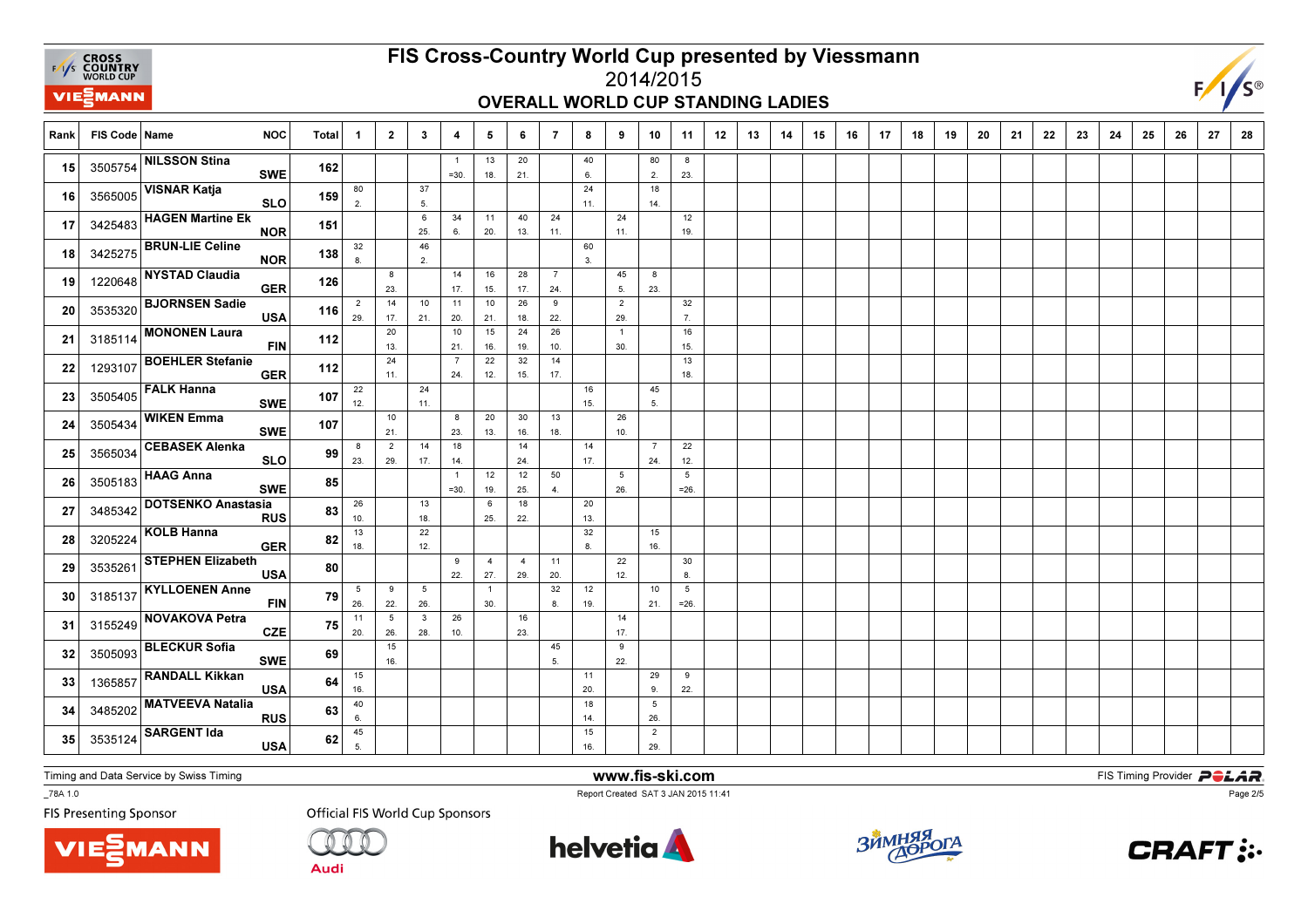

# FIS Cross-Country World Cup presented by Viessmann

#### 2014/2015OVERALL WORLD CUP STANDING LADIES



| Rank | FIS Code   Name | <b>NOC</b>                                   | <b>Total</b> | -1                    | $\overline{2}$        | 3                     | 4         | 5                     | 6         | $\overline{7}$ | 8         | 9                     | 10        | 11        | 12 | 13 | 14 | 15 | 16 | 17 | 18 | 19 | 20 | 21 | 22 | 23 | 24 | 25 | 26 | 27 | 28 |
|------|-----------------|----------------------------------------------|--------------|-----------------------|-----------------------|-----------------------|-----------|-----------------------|-----------|----------------|-----------|-----------------------|-----------|-----------|----|----|----|----|----|----|----|----|----|----|----|----|----|----|----|----|----|
| 36   |                 | 3535410 DIGGINS Jessica<br><b>USA</b>        | 57           |                       |                       |                       | 16<br>15. |                       |           | 10<br>21.      |           | $\overline{4}$<br>27. | 9<br>22.  | 18<br>14. |    |    |    |    |    |    |    |    |    |    |    |    |    |    |    |    |    |
| 37   |                 | 3565002 FABJAN Vesna<br><b>SLO</b>           | 56           | $\overline{7}$<br>24. |                       | $\overline{7}$<br>24. |           |                       |           |                | 10<br>21. |                       | 32<br>8.  |           |    |    |    |    |    |    |    |    |    |    |    |    |    |    |    |    |    |
| 38   | 3505834         | <b>HENRIKSSON Sofia</b><br><b>SWE</b>        | 51           |                       | 22<br>12.             |                       |           |                       |           | 29<br>9.       |           |                       |           |           |    |    |    |    |    |    |    |    |    |    |    |    |    |    |    |    |    |
| 39   | 3185004         | <b>SARASOJA-LILJA Riikka</b><br><b>FIN</b>   | 47           |                       | $\overline{7}$<br>24. | 12<br>19.             |           |                       |           |                | 22<br>12. |                       | 6<br>25.  |           |    |    |    |    |    |    |    |    |    |    |    |    |    |    |    |    |    |
| 40   | 1274580         | <b>ISHIDA Masako</b><br><b>JPN</b>           | 41           |                       | 16<br>15.             |                       |           | $\mathbf{3}$<br>28.   |           | 22<br>12.      |           |                       |           |           |    |    |    |    |    |    |    |    |    |    |    |    |    |    |    |    |    |
| 41   | 3515087         | <b>VAN DER GRAAFF Laurien</b><br><b>SUI</b>  | 40           |                       |                       |                       |           |                       |           |                |           |                       | 40<br>6.  |           |    |    |    |    |    |    |    |    |    |    |    |    |    |    |    |    |    |
| 42   | 1255374         | <b>ROPONEN Riitta-Liisa</b><br><b>FIN</b>    | 36           |                       |                       |                       |           |                       |           |                |           | 36<br>7.              |           |           |    |    |    |    |    |    |    |    |    |    |    |    |    |    |    |    |    |
| 43   | 3195010         | <b>THOMAS HUGUE Coraline</b><br><b>FRA</b>   | 36           |                       |                       |                       | 5<br>26.  |                       |           |                |           | $\mathbf{3}$<br>28.   |           | 28<br>9.  |    |    |    |    |    |    |    |    |    |    |    |    |    |    |    |    |    |
| 44   | 3505069         | <b>LINDBORG Sara</b><br><b>SWE</b>           | 36           |                       | 11<br>20.             |                       |           | 14<br>17.             | 6<br>28.  | 5<br>26.       |           |                       |           |           |    |    |    |    |    |    |    |    |    |    |    |    |    |    |    |    |    |
| 45   | 3535304         | <b>CALDWELL Sophie</b><br><b>USA</b>         | 33           |                       |                       |                       |           |                       |           |                | 9<br>22.  |                       | 24<br>11. |           |    |    |    |    |    |    |    |    |    |    |    |    |    |    |    |    |    |
| 46   | 3485759         | <b>ZHUKOVA Natalia</b><br><b>RUS</b>         | 32           |                       | $\overline{4}$<br>27. |                       |           |                       |           | 20<br>13.      |           | 8<br>23.              |           |           |    |    |    |    |    |    |    |    |    |    |    |    |    |    |    |    |    |
| 47   | 3425177         | <b>GJEITNES Kari Vikhagen</b><br><b>NOR</b>  | 29           | 29<br>9.              |                       |                       |           |                       |           |                |           |                       |           |           |    |    |    |    |    |    |    |    |    |    |    |    |    |    |    |    |    |
| 48   | 3055066         | <b>SMUTNA Katerina</b><br><b>AUT</b>         | 29           |                       | 29<br>9.              |                       |           |                       |           |                |           |                       |           |           |    |    |    |    |    |    |    |    |    |    |    |    |    |    |    |    |    |
| 49   | 3185003         | <b>MALVALEHTO Mona-Lisa</b><br><b>FIN</b>    | 28           | 24<br>11.             |                       | $\overline{4}$<br>27. |           |                       |           |                |           |                       |           |           |    |    |    |    |    |    |    |    |    |    |    |    |    |    |    |    |    |
| 50   | 3485371         | <b>KUZIUKOVA Olga</b><br><b>RUS</b>          | 28           |                       |                       |                       |           | 18<br>14.             | 10<br>26. |                |           |                       |           |           |    |    |    |    |    |    |    |    |    |    |    |    |    |    |    |    |    |
| 51   | 3505800         | <b>DAHLQVIST Maja</b><br><b>SWE</b>          | 27           |                       |                       |                       |           |                       |           |                | 5<br>26.  |                       | 22<br>12. |           |    |    |    |    |    |    |    |    |    |    |    |    |    |    |    |    |    |
| 52   |                 | 3425519 KVAALE Barbro<br><b>NOR</b>          | 27           | 16<br>15.             |                       | 11<br>20.             |           |                       |           |                |           |                       |           |           |    |    |    |    |    |    |    |    |    |    |    |    |    |    |    |    |    |
| 53   | 3205176         | <b>RINGWALD Sandra</b><br><b>GER</b>         | 27           |                       |                       |                       |           |                       |           |                | 13<br>18. |                       | 14<br>17. |           |    |    |    |    |    |    |    |    |    |    |    |    |    |    |    |    |    |
| 54   | 3425404         | <b>EIDE Mari</b><br><b>NOR</b>               | 26           |                       |                       | 26<br>10.             |           |                       |           |                |           |                       |           |           |    |    |    |    |    |    |    |    |    |    |    |    |    |    |    |    |    |
| 55   | 3195056         | JEAN Aurore<br><b>FRA</b>                    | 26           |                       |                       |                       |           | $\overline{7}$<br>24. | 8<br>27.  |                |           |                       |           | 11<br>20. |    |    |    |    |    |    |    |    |    |    |    |    |    |    |    |    |    |
| 56   | 3425397         | <b>HARSEM Kathrine Rolsted</b><br><b>NOR</b> | 24           | 9<br>22.              |                       | 15<br>16.             |           |                       |           |                |           |                       |           |           |    |    |    |    |    |    |    |    |    |    |    |    |    |    |    |    |    |

Timing and Data Service by Swiss Timing

VIEZMANN

\_78A 1.0

**FIS Presenting Sponsor** 

**Official FIS World Cup Sponsors** 

**Audi** 



www.fis-ski.com

Report Created SAT 3 JAN 2015 11:41



**m**<br>Fist Timing Provider<br>F<sup>11:41</sup>



Page 3/5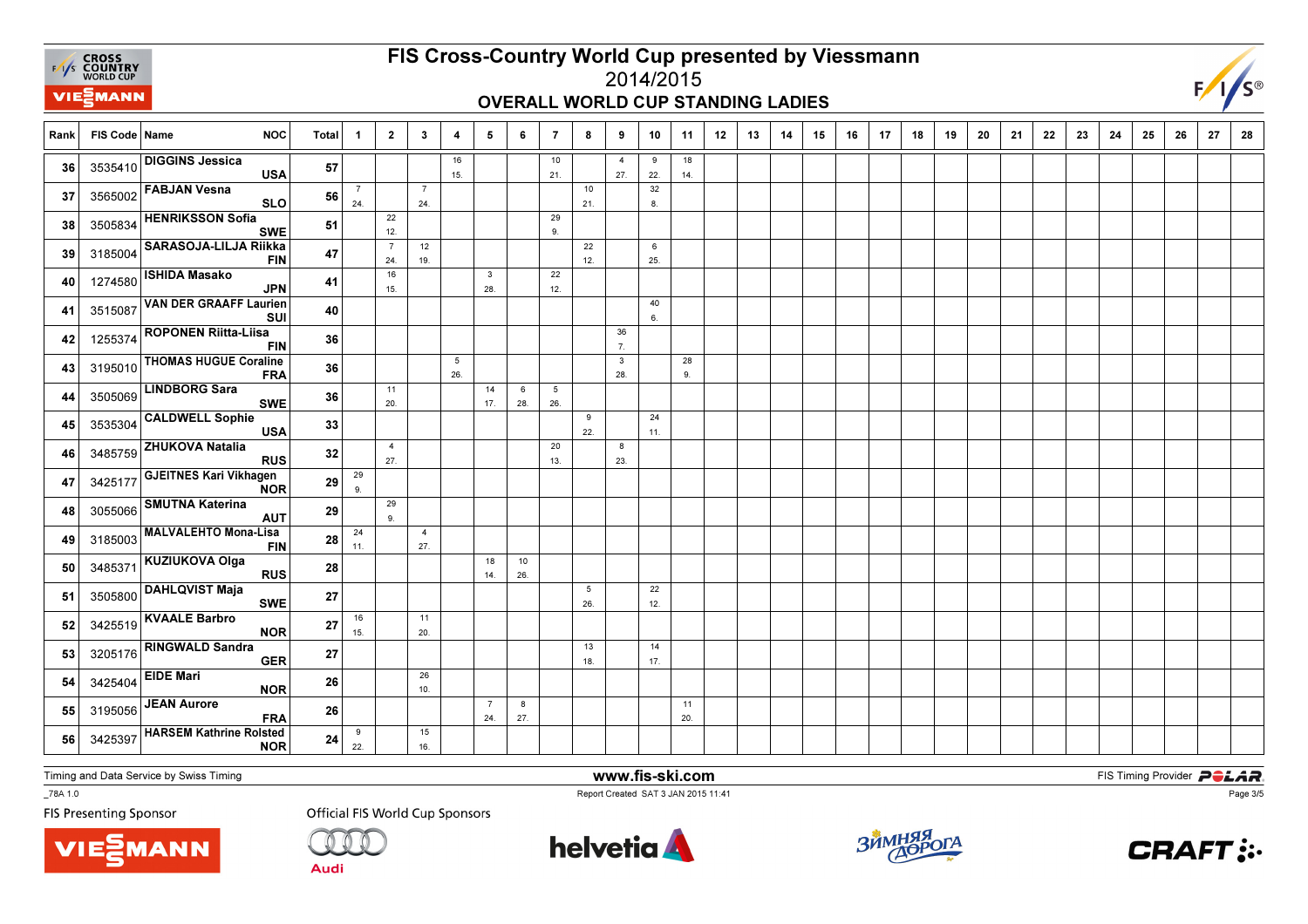

#### FIS Cross-Country World Cup presented by Viessmann2014/2015

#### OVERALL WORLD CUP STANDING LADIES



Rank FIS Code Name NOC Total 1 1 2 | 3 | 4 | 5 | 6 | 7 | 8 | 9 | 10 | 11 | 12 | 13 | 14 | 15 | 16 | 17 | 18 | 19 9 | 20 | 21 | 22 | 23 | 24 | 25 | 26 | 27 | 28 1 30.5 26.2 30.1516. **57** 3155041  $\begin{vmatrix} 3 & -1 \\ 1 & 0 \end{vmatrix}$  **16.5041**  $\begin{vmatrix} 1 & -1 \\ 16 & -1 \end{vmatrix}$  **16.5041**  $\begin{vmatrix} 1 & 1 \\ 16 & -1 \end{vmatrix}$  **16.5041**  $\begin{vmatrix} 1 & 1 \\ 16 & -1 \end{vmatrix}$  **16.5041 16.10**  $57$  315504 VRABCOVA - NYVLTOVA Eva<br>CZE <sup>23</sup> 2 29.15 16.328. 28.<sup>58</sup>58 1312216 BONER Seraina<br>SUI <sup>20</sup> 6 25.6 25.7 $24$ 24.<sup>59</sup> <sup>3435014</sup> JASKOWIEC Sylwia POL <sup>19</sup> 18 $14.$  $\begin{array}{|c|c|c|c|c|}\n\hline\n\text{1485889} & \text{1489889} \\
\hline\n\end{array}$  RUS **ROMANOVA Yulia**  <sup>18</sup>  $\overline{2}$  29.1516. 16.<sup>61</sup>**61** 3055067 STADLOBER Teresa <sup>17</sup> 16 $15.$ 15.<sup>62</sup>62 3505449 SOEMSKAR Linn<br>SWE <sup>16</sup> 16 $15.$ 15.<sup>63</sup> <sup>3425355</sup> SLIND Silje Oeyre NORR 16 3 28.7 24.6 $25.$ 25.<sup>64</sup>64 3195115 AYMONIER Celia<br>FRA <sup>16</sup> 1516. 16.<sup>65</sup>65 3425896 THEODORSEN Silje <sup>15</sup> 14 $17.$ 17.<sup>66</sup>66 3505003 RYDQVIST Maria SWE <sup>14</sup> 3 28.11 $20.$ 20.<sup>67</sup>67 3295167 VUERICH Gaia  $\frac{14}{12}$ 1219. 19.<sup>68</sup>68 3505258 KORSGREN Lina SWE $E$   $12$ 11 20.1 $30<sub>1</sub>$ 30.<sup>69</sup>**69** 3565053 EINFALT Lea SLO  $\overline{\text{o}}$   $\overline{\text{12}}$ 10 21.70  $\begin{array}{|c|c|c|c|c|c|}\hline &3485491 &\textsf{TANYGINA} &\textsf{Revtina} & & & \[1mm] & & & 10 & & & \[1mm] & & & & & \[1mm] & & & & & \[1mm] & & & & & & \[1mm] & & & & & & \[1mm] & & & & & & \[1mm] & & & & & & \[1mm] & & & & & & & \[1mm] \hline \end{array}$  $\mathsf{s}$   $\overline{\phantom{0}}^{10}$ 10 21.70  $\begin{array}{|c|c|c|c|c|}\hline 3425443 & \textsf{NAKSTAD Maria Stroem} \ \hline \end{array}$   $\begin{array}{|c|c|c|c|}\hline 10 & 1 & 1 \\ \hline 21 & 1 & 1 \ \hline \end{array}$  $\frac{1}{R}$  10 8 23. 723485717 SOBOLEVA Elena<br>RUS 84 27.427. **73** 3205225  $\begin{bmatrix} 3205225 \end{bmatrix}$  2205225  $\begin{bmatrix} 3205225 \end{bmatrix}$ **73** 3205225 ANGER Lucia **GER**  <sup>3485032</sup> KOROSTELEVA Natalia RUS86 25. 7466 $25.$ **25.**  $\begin{bmatrix} 3185442 \end{bmatrix}$   $\begin{bmatrix} 1084 \end{bmatrix}$   $\begin{bmatrix} 25 \end{bmatrix}$ **NURMI Leena** FIN 62 29.427. 27.<sup>76</sup> <sup>3435098</sup> MARCISZ Ewelina POL64 27. 77 <sup>3505260</sup> PAJALA Magdalena SWE4

Timing and Data Service by Swiss Timing

\_78A 1.0

**FIS Presenting Sponsor** 

**VIE***MANN* 

**Official FIS World Cup Sponsors** 

Audi



www.fis-ski.com

Report Created SAT 3 JAN 2015 11:41



**m**<br>Fist Timing Provider<br>F<sup>11:41</sup>



Page 4/5